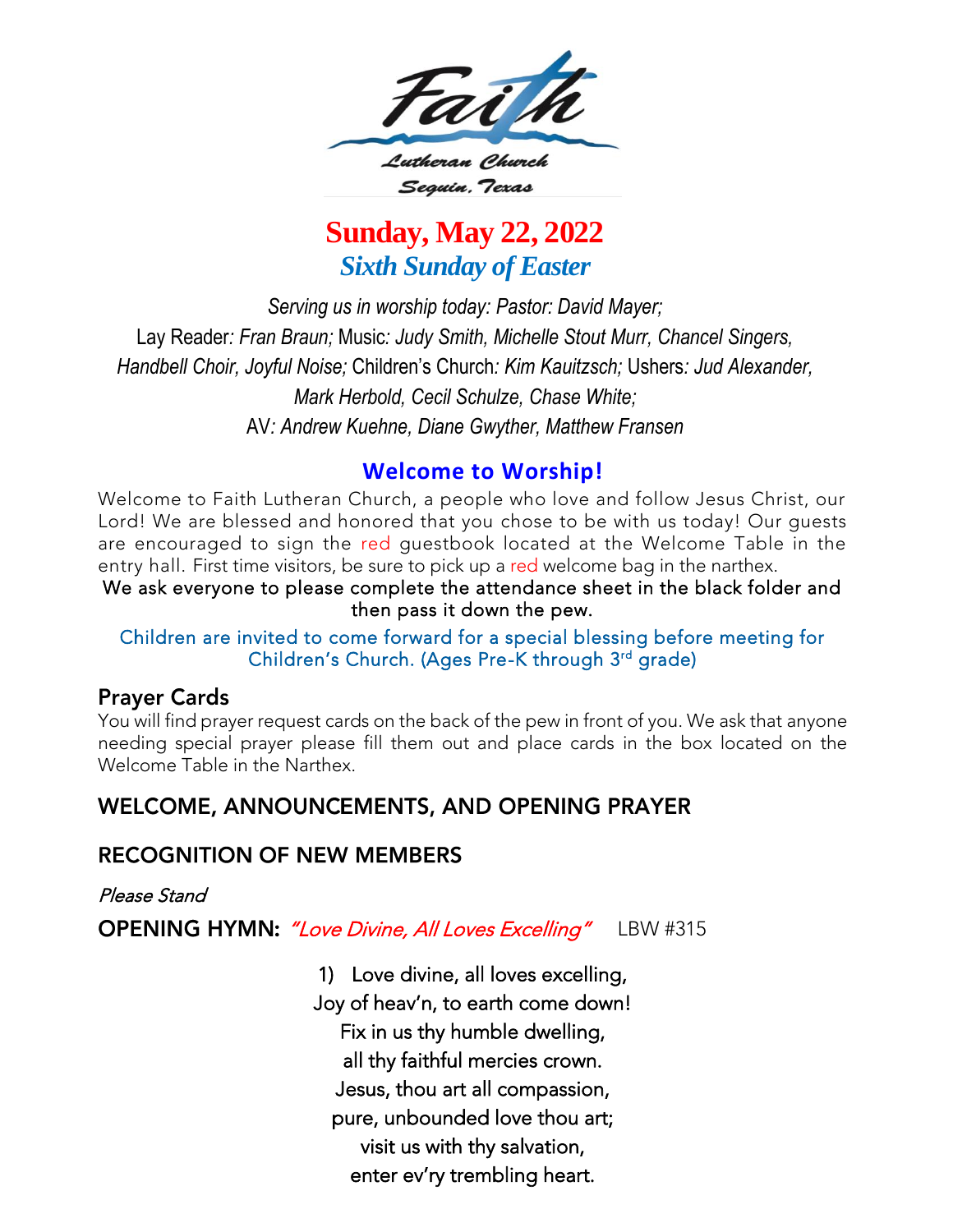- 2) Breathe, oh, breathe thy loving Spirit let us all in thee inherit; let us find thy promised rest. Take away the love of sinning; Alpha and Omega be; end of faith, as its beginning, set our hearts at liberty. set our hearts at liberty.
	- 3) Come, Almighty, to deliver; suddenly return, and never, nevermore thy temples leave. Thee we would be always blessing, serve thee as thy hosts above, pray, and praise thee without ceasing, pray, and praise thee without ceasing,  $g_i$ , in thy perfect left.
		- 4) Finish then thy new creation, pure and spotless let us be; let us see thy great salvation perfectly restored in thee! Changed from glory into glory, till in heav'n we take our place, till we cast our crowns before thee, till we cast our crowns before thee, lost in wonder, love, and praise!

## BRIEF ORDER FOR CONFESSION AND FORGIVENESS:

The sign of the cross may be made in remembrance of your Baptism.

- P: In the name of the Father, and of the + Son, and of the Holy Spirit.
- $C:$
- $P:$ Almighty God, to whom all hearts are open, all desires known, and from whom no secrets are hid: Cleanse the thoughts of our hearts by the inspiration of your Holy Spirit, that we may perfectly love you and worthily magnify your holy Holy Spirit, that we may perfectly love you and wordham the wordham wordham wordham wordham wordham wordham wo name, through Jesus Christ our Lord.
- $C:$
- 16. . . . . . . P: If we say we have no sin, we deceive ourselves and the truth is not in us. But if<br>We confere our sins, God who is faithful and just will forgive our sins and we confess our sins, God who is faithful and just will forgive our sins and cleanse us from all unrighteousness. (1 John 1: 8-9, ESV)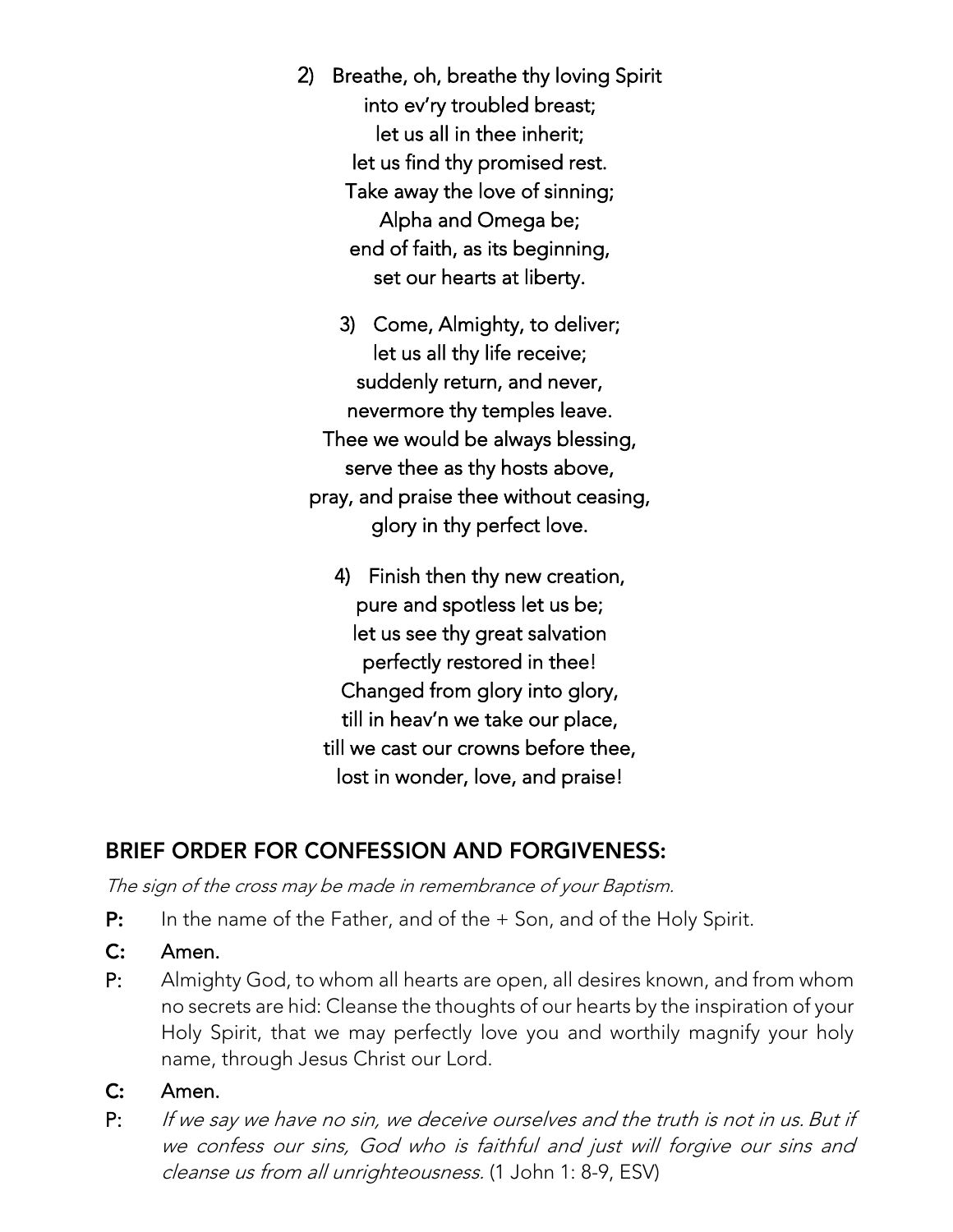#### Silence for reflection and self-examination.

- Most Merciful God.
- P: Most Merciful God,<br>**C:** We confess that we have sinned against you in thought, word, and deed, by what we have done and by what we have left undone. We have not loved you with our whole heart; we have not loved our neighbors as ourselves. For the sake of your Son, Jesus Christ, have mercy on us. Forgive us, renew us, and lead us, so that we may delight in your will and walk in your ways, to the glory lead us, so that we may delight in your will and walk in your ways, to the glory of your holy name. Amen.
- P: In the mercy of almighty God, Jesus Christ was given to die for us, and for his sake God forgives us all of our sins. To those who believe in Jesus Christ, he gives the power to become the children of God and bestows on them the he gives the power to become the children of God and bestows on them the Holy Spirit.<br>**Amen.**
- $C:$ Amen.

### HYMN OF PRAISE: "All Creatures of Our God and King" LBW 527 Verse 7

 $P:$ Glory to God in the highest, and peace to his people on earth.

> ♫ Let all things their Creator bless, O praise Him! Alleluia! Oh, praise the Father, praise the Son, Oh, praise the Solit Three in Ohe And praise the Spirit, Three in One.

Oh, praise Him! Oh, praise Him! Alleluia! Alleluia! Alleluia! ♫

You may be seated.

"Lord, I Stretch My Hands to You" **CHANCEL SINGERS:** 

FIRST READING: Acts 16:22-30  $(N/V)$ 

<sup>22</sup>The crowd joined in the attack against Paul and Silas, and the magistrates<br>exclused them to be ettime ad and besten with male. <sup>23</sup> After them had been as flogged, they were thrown into prison, and the jailer was commanded to guard <sup>23</sup> After they had been severely<br>weekstoom and all to musual flogged, they were thrown into prison, and they jailer was communities to guard.<br>these comefully 24 Mb on his received the secondary he mut there in the impactually fastened their feet in the stocks. 24 when he received these orders, he put them in the inner cell and  $\sim$ 

<sup>25</sup> About midnight Paul and Silas were praying and singing hymns to God, and the other prisoners were listening to them. <sup>26</sup> Suddenly there was such a violent other prisoners were listening to them. <sup>26</sup> Suddenly there was such a violent<br>conference that the four dations of the naisen was shelton. At ence all the a earthquake that the foundations of the prison were shaken. At once an are prison  $\epsilon$ when he saw the prison doors open, he drew his sword and was about to kill <sup>2</sup> The jailer woke up, and<br>"I can know about to kill when he saw the prison doors open, he drew his sword and was about to kill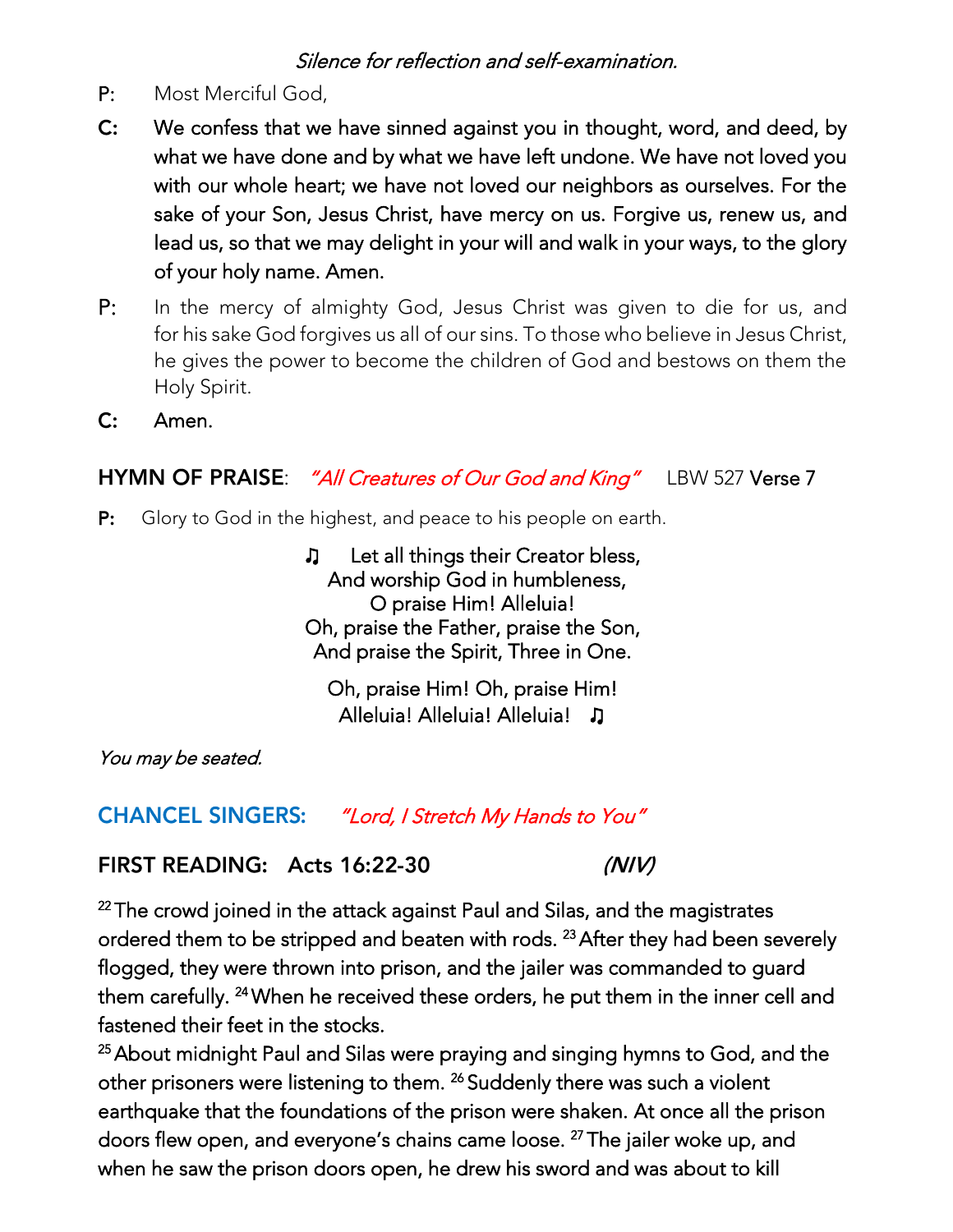harm yourself! We are all here!" himself because he thought the prisoners had escaped. <sup>28</sup> But Paul shouted, "Don't

harm yourself here are an here.<br>29 The teller eall ed fan lichte misk <sup>29</sup>The jailer called for lights, rushed in and fell trembling before Paul and Silas. <sup>29</sup> He<br>than hard abbreve history and sales al. "Cine what must label to be eased?" then brought them out and asked, "Sirs, what must I do to be saved?"

#### PSALM 67 To be read responsively  $(N/V)$

<sup>1</sup> May God be gracious to us and bless us

#### and make his face shine on us— 2 your salvation among all nations.

- your salvation among all nations. <sup>3</sup> May the peoples praise you, God;
- may all the peoples praise you. <sup>4</sup>May the nations be glad and sing for joy, for you rule the peoples with equity<br>and quide the nations of the earth.
- and guide the nations of the earth. <sup>5</sup> May the peoples praise you, God; may all the peoples praise you.<br><sup>6</sup>The land yields its harvest;
- God, our God, blesses us.

 $<sup>7</sup>$  May God bless us still,</sup> so that all the ends of the earth will fear him. so that all the ends of the earth will fear him.

#### **SECOND READING: Colossians 3:10-17**  $(N/V)$

 $10$  ... put on the new self, which is being renewed in knowledge in the image of its Creator.  $11$  Here there is no Gentile or Jew, circumcised or Creator. "There there is no Gentile or Jew, circumcised or<br>weding wedered had been Carthian along antipopulant Chris

 $12$  Therefore, as God's chosen people, holy and dearly loved, clothe yourselves with compassion, kindness, humility, gentleness and patience. <sup>13</sup> Bear with each compassion, kindness, humility, gentleness and patience. "Bear with each<br>other and farewe are enother if any of you has a gris vance eachest serves other and forgive one another if any of you has a grievance against someone. binds them all together in perfect unity. <sup>14</sup>And over all these virtues put on love, which

<sup>15</sup> Let the peace of Christ rule in your hearts, since as members of one body you were called to peace. And be thankful. <sup>16</sup> Let the message of Christ dwell among were called to peace. And be thankful. <sup>16</sup>Let the message of Christ dwell among psalms, hymns, and songs from the Spirit, singing to God with gratitude in your psalms, hymns, and songs from the Spirit, singing to God with gratitude in your hearts.<br>Alba I an " And whatever you do, whether in word or deed, do it all in the name of<br>all leave within the plants Coal the Esther through him the Lord Jesus, giving thanks to God the Father through him.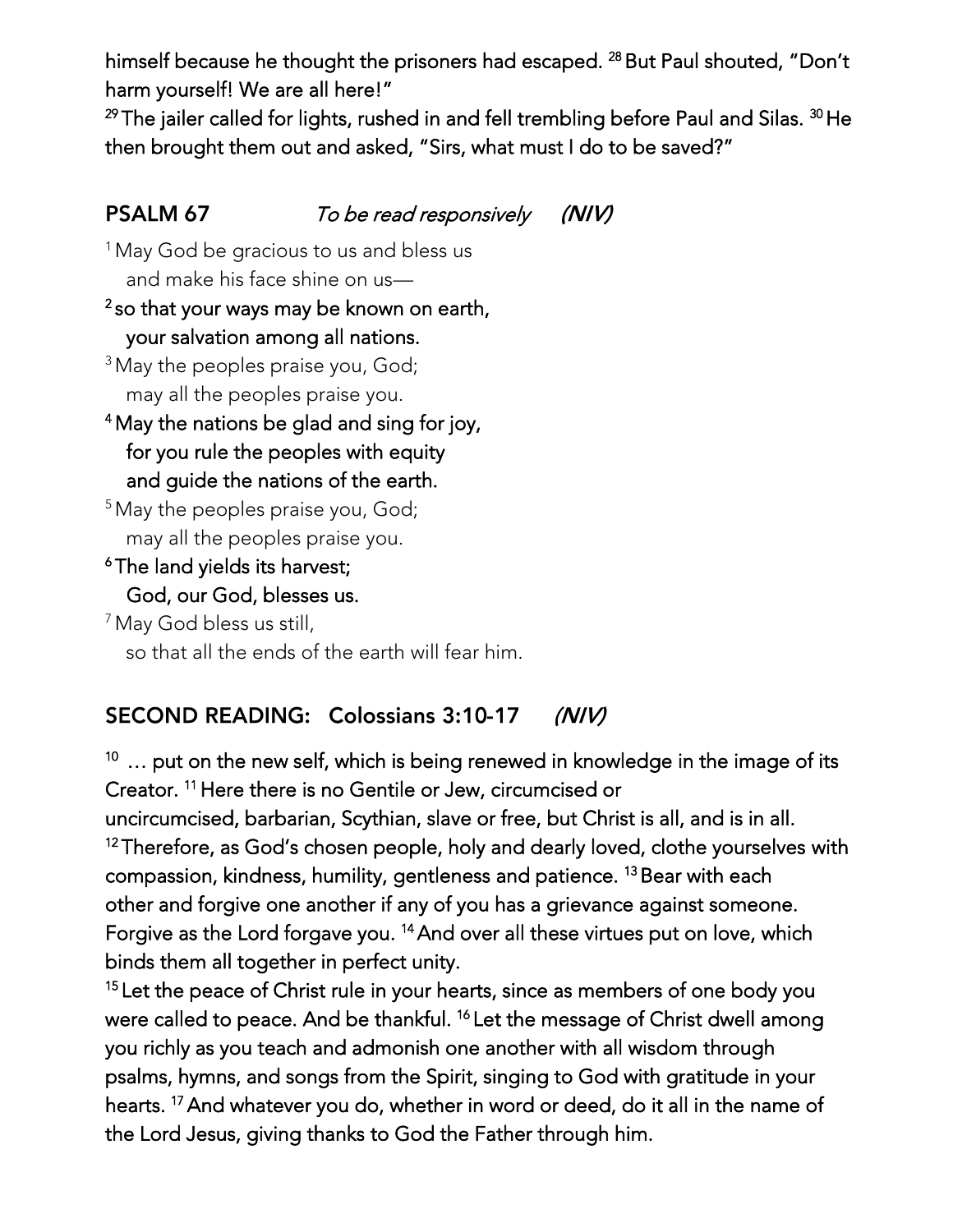GOSPEL: John 1:1-14  $(N/V)$ 

In the beginning was the Word, and the Word was with Word was well-known and the Word was with God, and the Word God.<br>God. - He was with God in the beginning. Through him all things were made,<br>at kim a sthing was mode that has been mode that him was life, and that l with the matrix of all models of STL at light district that has been made. In the matrix of the state of all m<br>In his best has been died in the state of the state of the state of the state of the state of the state of all 4 not overcome it. <sup>5</sup>The light shines in the darkness, and the darkness has

 $6$ There was a man sent from God whose name was John.  $7$  He came as a witness to There was a man sent from God whose name was John. The came as a witness to  $t_{\rm{max}}$ not the light; he came only as a witness to the light. Filmself was

not the light; he came only as a witness to the light. The true light that gives light to everyone was coming into the world. "The was inthe world, and though the world was made through him, the world did not receive<br>recognize him. <sup>11</sup> He came to that which was his own, but his own did not receive recognize him. The came to that which was his own, but his own did not receive<br>him. 12 Yet to all what did noosing him, to these who halis used in his name, he gave him. The to all who did receive him, to those who believed in his name, he gave<br>the sight to because skildson of Carl – <sup>13</sup>skildson have not of natural decentures of human decision or a husband's will, but born of God. <sup>13</sup>children born not of natural descent, nor

<sup>14</sup> The Word became flesh and made his dwelling among us. We have seen his The word became flesh and made his dwelling among us. We have seen his glory, the glory of the one and only Son, who came from the Father, full of grace and truth.

A: The gospel of our Lord. C: Thanks be to God.

You may be seated.

**JOYFUL NOISE:** "Mustard Seed Faith"

## **NOISY OFFERING**

JAM Students collect for *"Change Hunger"* in support of the Christian Cupboard.<br>Get your COINS out! Get your comments

## **CHILDREN'S CHURCH**

**MESSAGE** 

Pastor David Mayer

**HYMN OF THE DAY:** "Blessed Assurance" With Michelle Stout Murr

**Congregation** 

1) Blessed assurance, Jesus is mine!<br>Oh, what a foretaste of glory divine! Heir of salvation, purchase of God, Heir of salvation, purchase of God, born of his Spirit, washed in his blood.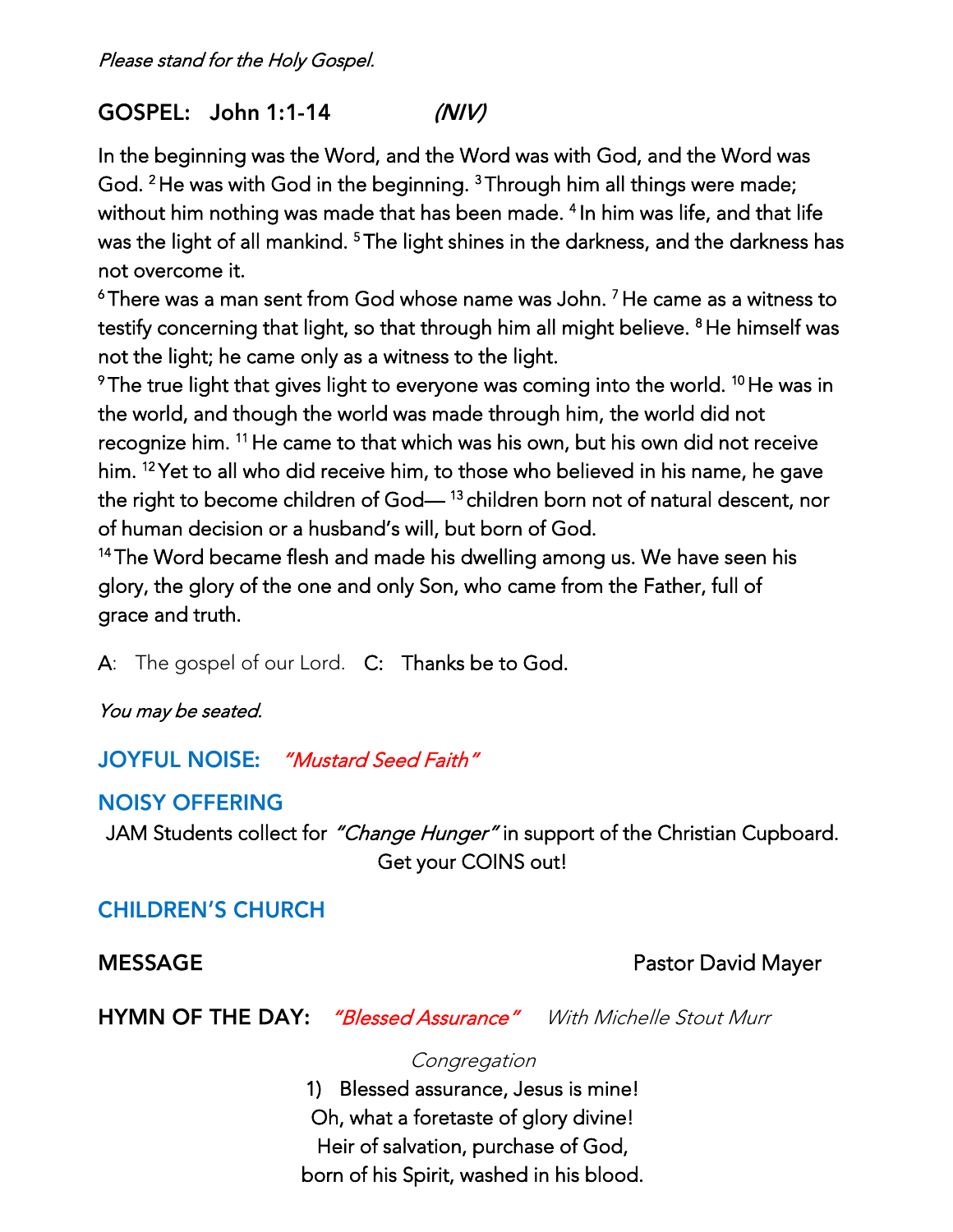Refrain

This is my story, this is my song,<br>praising my Savior, all the day long: this is my story, this is my song, this is my story, this is my song, praising my Savior all the day long.

2) Michelle Murr and Judy Smith

**Congregation** 

3) Perfect submission, all is at rest; watching and waiting, looking above, filled with his goodness, lost in his love. (Refrain)  $f(x) = \sum_{k=1}^{\infty} f(x) f(x)$ 

#### **OFFERING**

(The offering plate will be passed down each pew with the help of our ushers.)

HAND BELL CHOIR: "Joyful, Joyful, We Adore Thee"

Please stand when offertory has begun.

OFFERTORY: "Create in Me a Clean Heart..." pg. 96 LBW

 ♫ Create in me a clean heart, O God, and renew a right spirit within me. Cast me not away from your presence, and take not your Holy Spirit from me. Restore to me the joy of your salvation, And uphold me with your free Spirit.

P: Let us pray. Most merciful God,

C: We offer with joy and thanksgiving what you have first given us: ourselves, our<br>time, and our possessions, signs of your gracious love. Receive them for the sake of  $C:$ him who offered himself for us, Jesus Christ our Lord. Amen. him who offered himself for us, Jesus Christ our Lord. Amen.

### **APOSTLE'S CREED**

I believe in God, the Father almighty, creator of heaven and earth. I believe in<br>Jesus Christ, his only Son, our Lord. He was conceived by the power of the Holy Spirit and born of the Virgin Mary. He suffered under Pontius Pilate, was crucified, died, and was buried. He descended into hell. On the third day he rose again. He ascended into heaven, and is seated at the right hand of the Father. He will come again to judge the living and the dead. again to judge the living and the dead.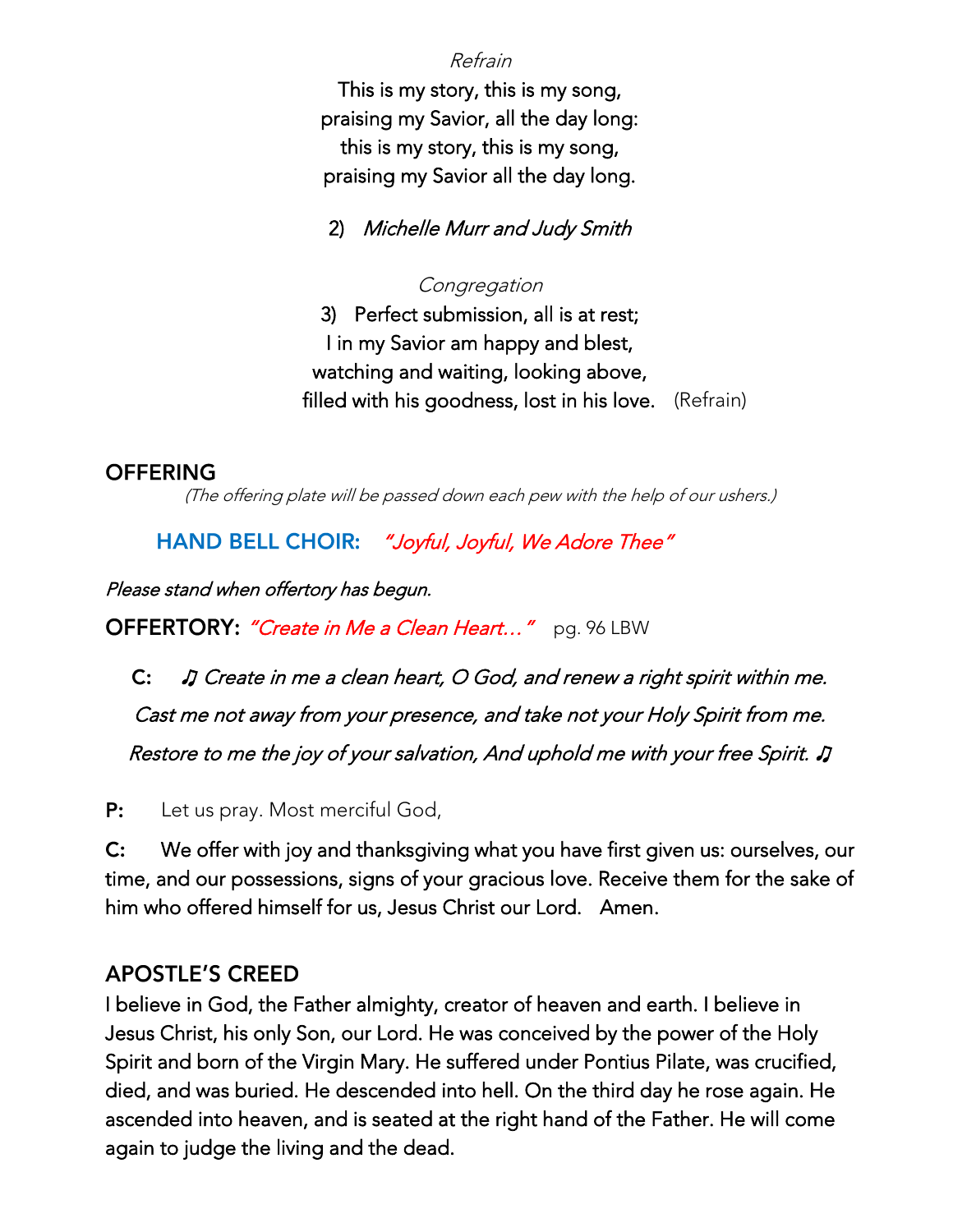I believe in the Holy Spirit, the holy Christian Church, the communion of saints, the forgiveness of sins, the resurrection of the body, and the life everlasting. Amen.

Please be seated.

#### **PRAYERS OF THE CHURCH**

Please stand.

**CLOSING HYMN:** "On Our Way Rejoicing" LBW 260

On Our Way Rejoicing



**BENEDICTION - Chancel Singers** A: Go In Peace to Love and Serve the Lord! C: Thanks be to God!

# Every one is invited to our Life Enrichment Center at 11:000 AM for at 11:00 AM for a special lunch and short program honoring Annette Stout on her retirement!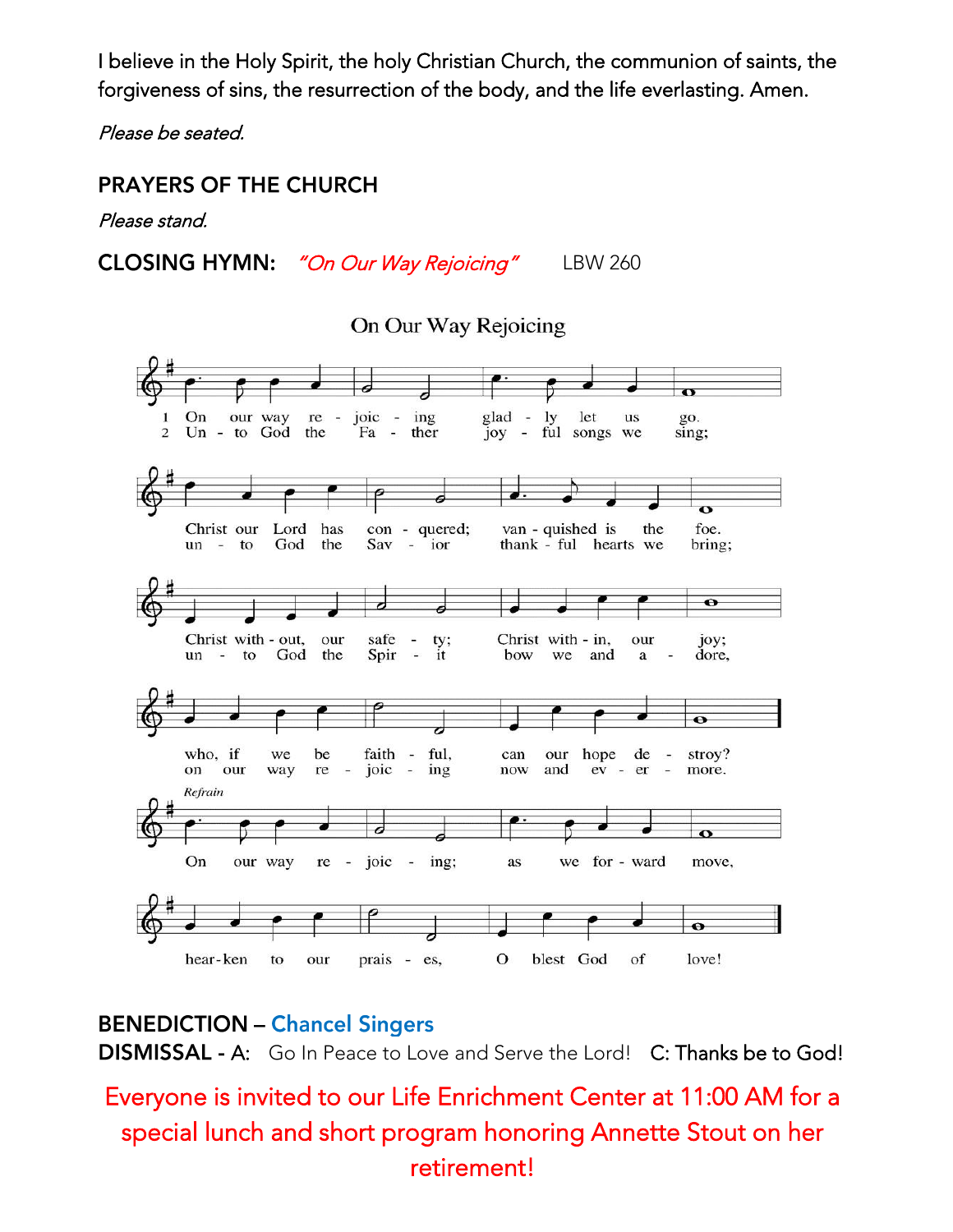## (Sunday school will be shortened today.)

#### **SUNDAY MORNINGS AT FAITH**

Worship Service – 9:00 AM Fellowship on patio following worship

- Sunday Sunday 10:15-11:15 AM<br>Dec K Fh Coole in Education 11:11 • Pre K-5  $\sim$  Grade in Educational Wing<br>L  $\star$  OLLT
- Adult Sunday School- \* Old Testament Class in Activity Center<br>\* New Testament Class in Senatura
- $X = \begin{bmatrix} 1 & 1 & 1 & 1 \\ 1 & 1 & 1 & 1 \end{bmatrix}$ • Lifebridge (Young Adult) meets in the Life Enrichment Center.<br>
Cultimate 2015-1115 AM in the Ultimate of Cultimate of Cultimate of Cultimate of Cultimate of Cultimate of Cu Confirmation Class – 10:15 -11:15 AM in the small kitchen

#### "WORDS OF FAITH" BROADCAST SUNDAYS AT 8 AM ON KWED 1580 AM RADIO

Hand of Annette Stout for her many years of dedicated and faithful music ministry honor of Annette Stout for her many years of dedicated and faithful music ministry.

#### **FLOWERS ON THE ALTAR**

Have been given to the glory of God by Bryan and Diane Terp in celebration of their 47th<br>wedding anniversary and in thankfulness of His many blessings wedding anniversary and in thankfulness of His many blessings.

<u>WEEKLY ATTENDANCE AND OFFERINGS:</u><br>Attendance on May 15 was 156; Month to Date (May): \$22,131.00; YTD Offerings and Misc.  $$173,776.28$  (2022 budgeted offerings is  $$488,775.00$ )  $\frac{1}{2}$ 

#### THIS WEEK AT FAITH

| Monday, May 23    | <b>Prayer Group</b> | 10:15 AM     |
|-------------------|---------------------|--------------|
| Monday, May 23    | Via Da Cristo       | 6:30 PM (AC) |
| Tuesday, May 24   | Men's Bible Study   | $7:30$ AM    |
| Tuesday, May 24   | Staff Mtg.          | 9:00 AM      |
| Tuesday, May 24   | Game Night at SAL   | 6:30 PM      |
| Wednesday, May 25 | Quilters            | 9:00 AM (AC) |
| Wednesday, May 25 | Lil' Strummers      | 5:30 PM      |
| Wednesday, May 25 | <b>FLY</b>          | 6-8:00 PM    |

#### **WORKERS FOR NEXT WEEK**

Sunday, May 29: Ushers: Terry Freeman, Vanita Hodge, Kristy Serold, Joan Vanbeek, Ron<br>Vanbeek; Greeters: Pat & Missy Sagebiel; AV: Matthew Fransen, Tim Bogisch; Count: Diane Terp, Jud Alexander; Lock Up: Brad Flippin; Communion set up: Carlee Goetz, Susan Terp, Judi<br>Foerster: Communion clean up: Gail Herbold, Cathy Wensinger Foerster; Communion clean up: Gail Herbold, Cathy Wensinger.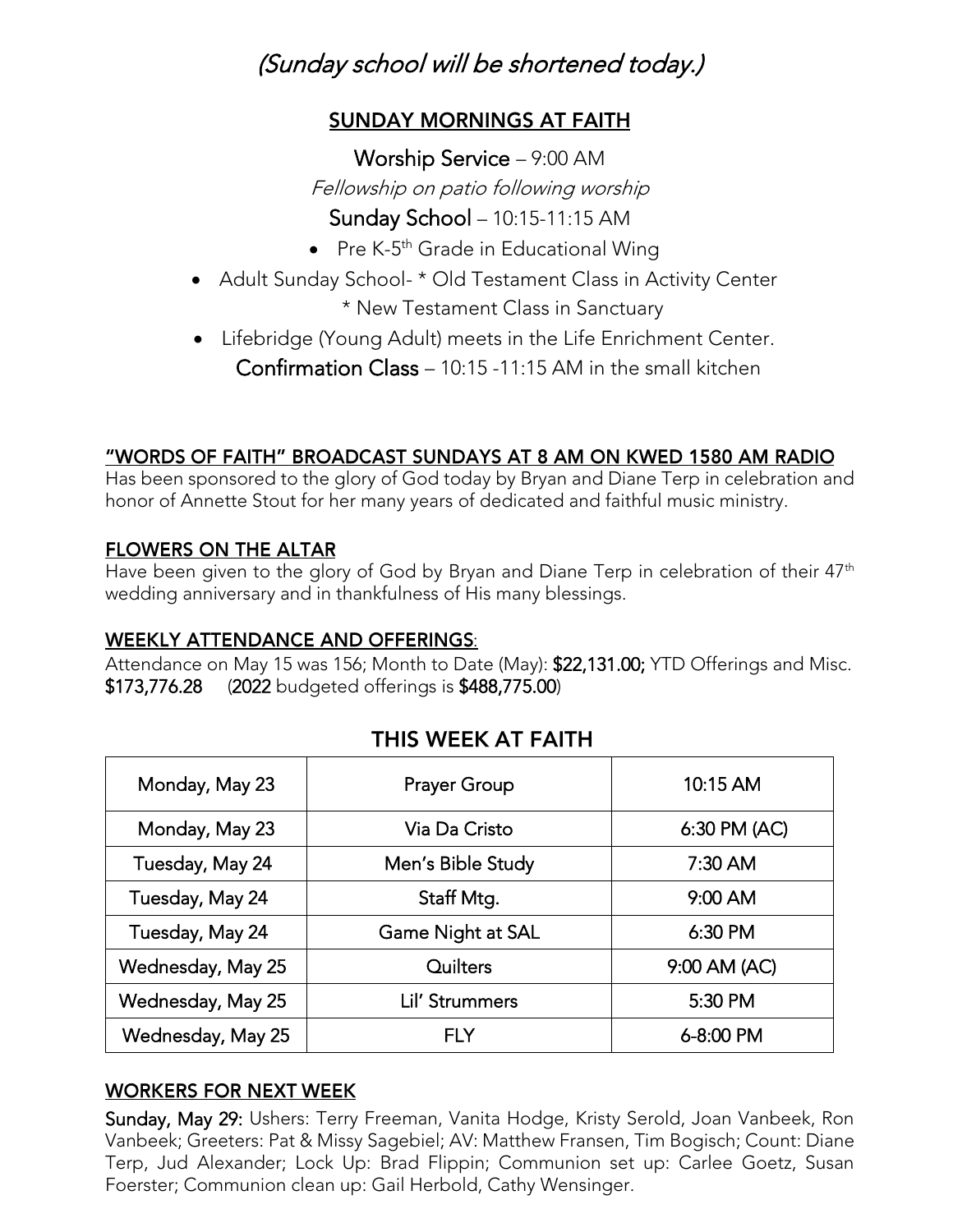| Julie Sagebiel         | <b>Judy Saunders</b> | Nora Lavelett               |
|------------------------|----------------------|-----------------------------|
| Carolyn Sagebiel       | Walt Fruehling       | Ronnie Glenewinkel          |
| Kelton Lange           | Gladys Fruehling     | Dot Day                     |
| Sandy Wille            | Correen Dube         | Donald Jackson              |
| Harold Bogisch         | <b>Brad Flippin</b>  | <b>Steve Foerster</b>       |
| The country of Ukraine | Harrison Hodges      | U.S. military men and women |
|                        |                      |                             |

i<br>L Nora Lavelett Ronnie Glenewinkel Donald Jackson<br>Steve Foerster U.S. military men and women

#### **PRAYERS REQUESTED**

For the family of Carolyn Westerholm. Carolyn passed through death into eternal life on<br>Monday, May 16, here in Seguin. A memorial service is planned for Saturday, June 11 at 10:00 AM here at Faith. Please remember Mary, Kerry, Mark, Sharon, and the rest of her 10:00 AM here at Faith. Please remember Mary, Mary, Mark, Sharon, and the rest of her family in your prayers in the days and weeks to come.

#### **NEW MEMBERS**

Partial Please see Pastor if you are interested Text or call him at 830-426-9146 Faith! Please see Pastor if you are interested! Text or call him at 830-426-9146.

#### **SAVE THE DATES**

- $\bullet$  VBS June 27th July 1st
- FLY BEACH GATHERING July 17<sup>th</sup>-20<sup>th</sup>

#### **CHRISTIAN CUPBOARD**

Thank you to those of you who have been dropping off items for the Christian Cupboard.<br>The MAY item is **peanut butter and jelly**, any variety or brand. Total number of items The MAY item is peanut butter and jelly, any variety or brand. Total number of items.<br>collected as of May 17 is 33. collection as of May 17 is 33.

#### **SOCIAL CONCERNS**

The Social Concerns Team would like to thank the congregation for its support of the<br>South Texas Pregnancy Care Center through the Baby Bottle Campaign. We were able to send over \$3500 to the center through your generosity. This will do so much in helping the center care for healthy babies and families. If you have a bottle at home or still want to make a contribution, please bring it to the church. Continue to keep this ministry in your make a contribution, please bring it to the church. Continue to keep this ministry in your prayers.

### Life is a Gift-Come Celebrate

#### **Festival for South Texas Pregnancy**

#### **Care Center**

**Saturday, June 11, 2022 11:00am-3:00pm / Come & Go Columbus Club Hall 1015 S. Austin St. Seguin, TX**

**All activities and games are free!**

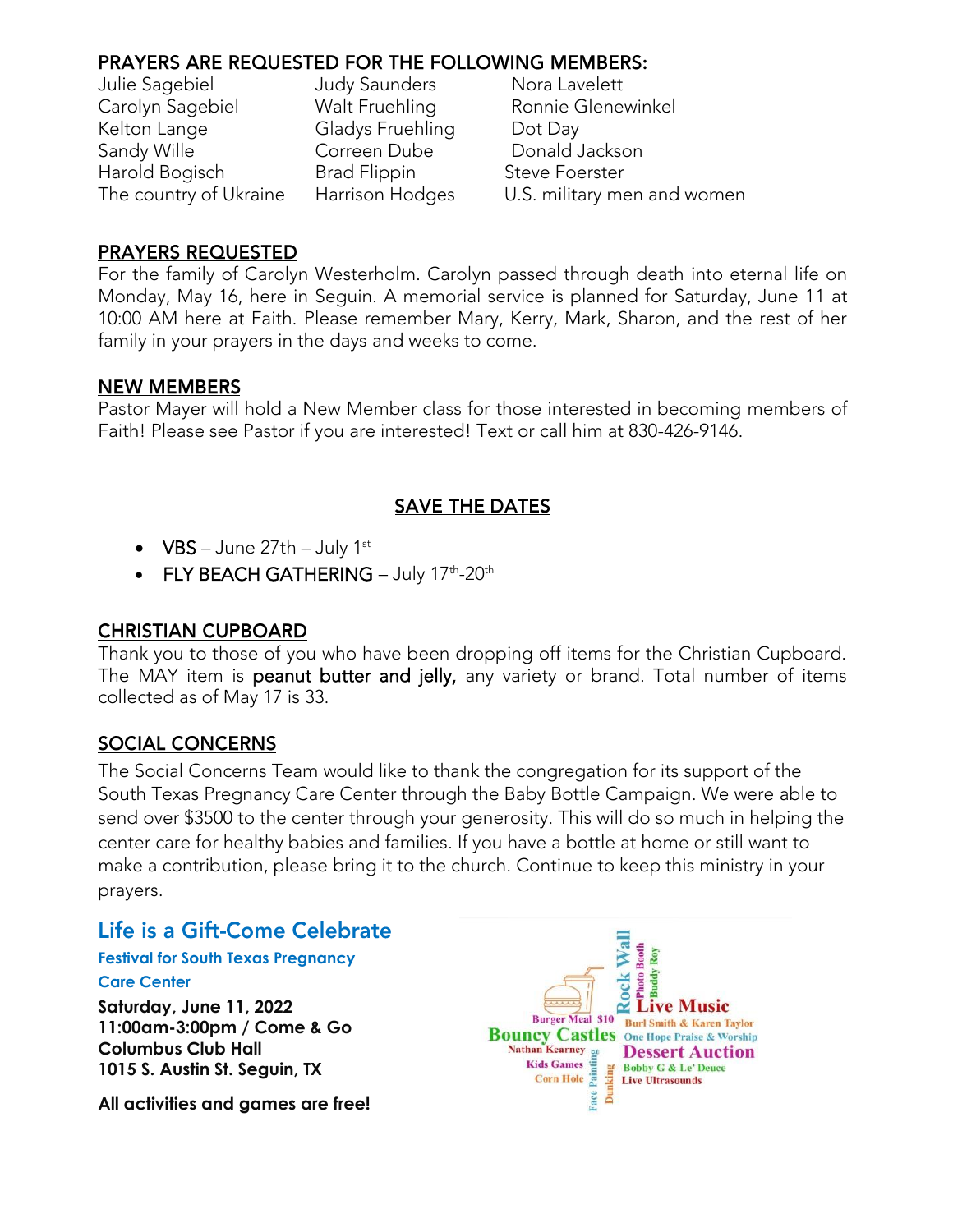#### LCMC TEXAS DISTRICT ANNUAL GATHERING

Information and registration forms for the annual gathering are available on the Welcome<br>Table in the Narthex. The gathering will be held in Victoria on July 29-30. The theme this year is PRAY EARNESTLY based on Matthew 9:38: "Therefore, pray earnestly to the Lord of<br>the harvest to send out laborers into his harvest." the harvest to send out laborers into his harvest."

A special Youth Gathering will once again be held for ALL middle and high school<br>Students. Information is available for both the Youth Gathering and the District Gathering St[udents. Information is available for both the Yo](https://www.lcmctexas.org/annual-gathering/)uth Gathering and the District Gathering at <u>the structure containing annual-gathering.</u>

#### THE CANVAS PANELS

Hanging on both sides of the sanctuary walls are gifts to the congregation from the 1996,<br>1997, 1998 and 1999 Confirmation classes. The first two panels were started by the 1996 class and illustrate portions of John Ylvisaker's hymn, "I Was There To Hear Your Borning Cry." They include words from the beginning and end of the hymn. The panels that followed in the next years depict major themes from each of the stanzas. The artistic style of French painter Henri Matisse was a strong influence on the overall design.

Completed in Vacation Bible School art classes, the canvases were painted by Confirmation students, who were assisted by Patti Zimmerman, Cathy Cordes, Nancy Hartfiel and Karen Huff. The construction, framing and hanging were done with help Hartford and Hartfield and Construction, framing and managing were done maning p<br>from Ronnie Paramann, Dillon Paramann, Mike Heckmann and Rick Ehlers from Ronnie Pargmann, Dillon Pargmann, Mike Heckmann and Rick Ehlers.

#### PHOTO DIRECTORY

We are still missing several PICTURES for our printable/digital Church Directory!<br>Please send your family or individual pictures to communications@faithseguin.org to get them included! You are also free to just grab Roxanne after service and to get them included! You are also free to just grab Roxanne after service and

have her take a quick photo of you!